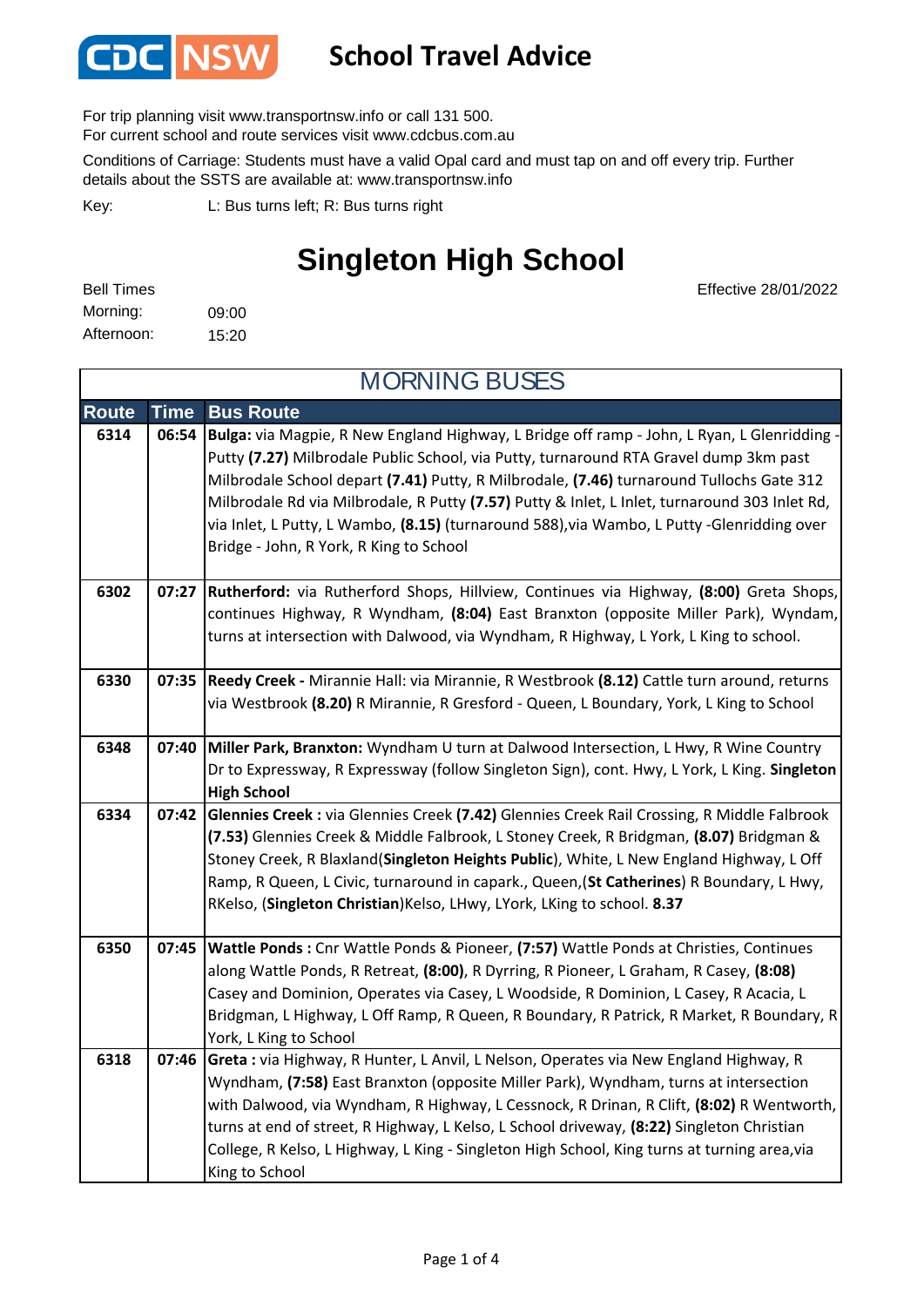# **CDC** NSW School Travel Advice

| <b>Route</b> | <b>Time</b> | <b>Bus Route</b>                                                                                                                                                                      |
|--------------|-------------|---------------------------------------------------------------------------------------------------------------------------------------------------------------------------------------|
| 6336         | 07:47       | Warkworth (Stapletons) via Chesthunt Back over dirt and ramps onto tar L Comleroi, L                                                                                                  |
|              |             | Jerrys Plains, L Long Point (East) to the end (8.10) turnsaround via Long Point, L Jerrys                                                                                             |
|              |             | Plains, L Putty - Glenridding, R Carrington, R Army Camp, turnaround No 113 returns via                                                                                               |
|              |             | Army Camp, R Glenridding - John, R York, R King to School                                                                                                                             |
| 6322         |             | 07:48 Elderslie - Stanhope Rural Fire Station driveway : via Stanhope, R Cranky Cnr, (7.58) U/Turn                                                                                    |
|              |             | at Glenalister, Cranky Cnr, R Stanhope, R Elderslie (8.05) Stanhope & Elderslie, L Glendon,                                                                                           |
|              |             | (8.10) Elderslie & Glendon, R Glendon (8.20) Glendon & Glendon, L Scott's Flat Lane, (8.30)                                                                                           |
|              |             | turnsaround end Scott's Flat,returns via Scott's Flat (8.34) L Glendon (8.40) Glendon &                                                                                               |
|              |             | Gresford, L Gresford, Over Bridge, Queen, L Patrick, L Market, R Boundary, RYork, L King to<br>School                                                                                 |
| 6316         | 07:50       | Glendonbrook: (turnaround 1669) via Glendonbrook (8.00) Cranky & Glendonbrook, via                                                                                                    |
|              |             | Glendonbrook - Blind Creek, via Glendonbrook, Elderslie, turnaround 1463 Elderslie Rd) via                                                                                            |
|              |             | Elderslie, (8.22) Gresford and Elderslie, L Gresford - Mitchells Flat - Gresford - Queen, L                                                                                           |
|              |             | Patrick, L Market, R Boundary, R York, L King to School                                                                                                                               |
| 6352         | 07:50       | Jerrys Plains: Jones Reserve & Doyles Creek turnaround via Jones Reserve, Queen, R Pagan,                                                                                             |
|              |             | (8.04) Jerrys Plains Tavern, via Jerrys Plains, L Putty -Glenridding - John, R York L King to                                                                                         |
|              |             | School                                                                                                                                                                                |
| 6332         | 07:53       | Mitchell's Flat: (Gresford Road approx 100m past Sedgefield Creek) via Gresford, L                                                                                                    |
|              |             | Robertson (clockwise) L Roberston, L Gresford, R Mitchell's Flat (8.12) turnaround 259                                                                                                |
|              |             | Mitchell's Flat Rd returns via Mitchell's Flat, L Gresford, L Roughit, R Glendon, (8.20)<br>Roughit & Glendon, L Gresford -Mitchell's Flat - Queen, L Patrick, L Market, R Boundary,  |
|              |             | RYork, L King to School                                                                                                                                                               |
| 6346         | 07:54       | Singleton Heights: Corner Bridgeman & Blaxland, Operates via Blaxland, R Wilcox, L                                                                                                    |
|              |             | Gardner, R Robinson, R Gardner, R Nicholas Conoly, turns at turning area, returns Nicholas                                                                                            |
|              |             | Conoly, L Gardner, R Lachlan, L D'Arbon, R Cunningham, R Wakehurst, R Blaxland, L                                                                                                     |
|              |             | Lawson, L James Cook, L White, L Highway, R York, L King to school.                                                                                                                   |
| 6310         |             | 07:55 Bowmans Creek : (3rd Cattle Grid in Scrumlo) via Scrumlo, Upper Hebden, R Hebden, L                                                                                             |
|              |             | New England Highway, (8.05) New England Highway & Alpha, L Alpha, L McInerney, L                                                                                                      |
|              |             | Dulwich, R Lethbridge, L Dawson, L Glennie, L Dulwich, R McInerney, L New England                                                                                                     |
|              |             | Highway, (8.25) Motel approaching McDougall's Hill, R Parkview (8.30) turnsaround at the                                                                                              |
|              |             | of Parkview, R New England Highway, L White, R Blaxland (8.35) Singleton Heights Public<br>School, via Blaxland, R Bridgman, L New England Highway, R York, L King to School          |
|              |             |                                                                                                                                                                                       |
| 6344         | 08:00       | Belford : via New England Highway at Bell Rd, L Standen, (8.05) New England Hwy &                                                                                                     |
|              |             | Standen, (8.17) Kirkton School, L Bell, L New England Highway, R Old Hwy, R Pothana (8.31)                                                                                            |
|              |             | turnsaround Pothana & Old Highway, via Old Hwy, L New England Highway, L Hermitage,<br>(8.33), turnsaround Information sign, returns via Hermitage, L New England Highway,            |
|              |             | (8.36) New England Hwy Nth of Bell Road Highway to Singleton, L Kelso, via Singleton                                                                                                  |
|              |             | Christian College, R Kelso, L New England Highway, L York, L King to School                                                                                                           |
|              |             |                                                                                                                                                                                       |
| 6312         | 08:05       | Whittingham: (Racecourse Lane & Kanoona Lane) via Racecourse, L Neotsfield across Hwy -                                                                                               |
|              |             | Range, L Minimbah (8.15) turnsaround at the end of Minimbah returns via Minimbah, L                                                                                                   |
|              |             | Range, L Mitchell Line (Golden Hwy), L New England Highway, (8.23) Whittingham Nursery,<br>L Kelso, via Singleton Christian School, R Kelso, L New England Highway, L York, L King to |
|              |             | School                                                                                                                                                                                |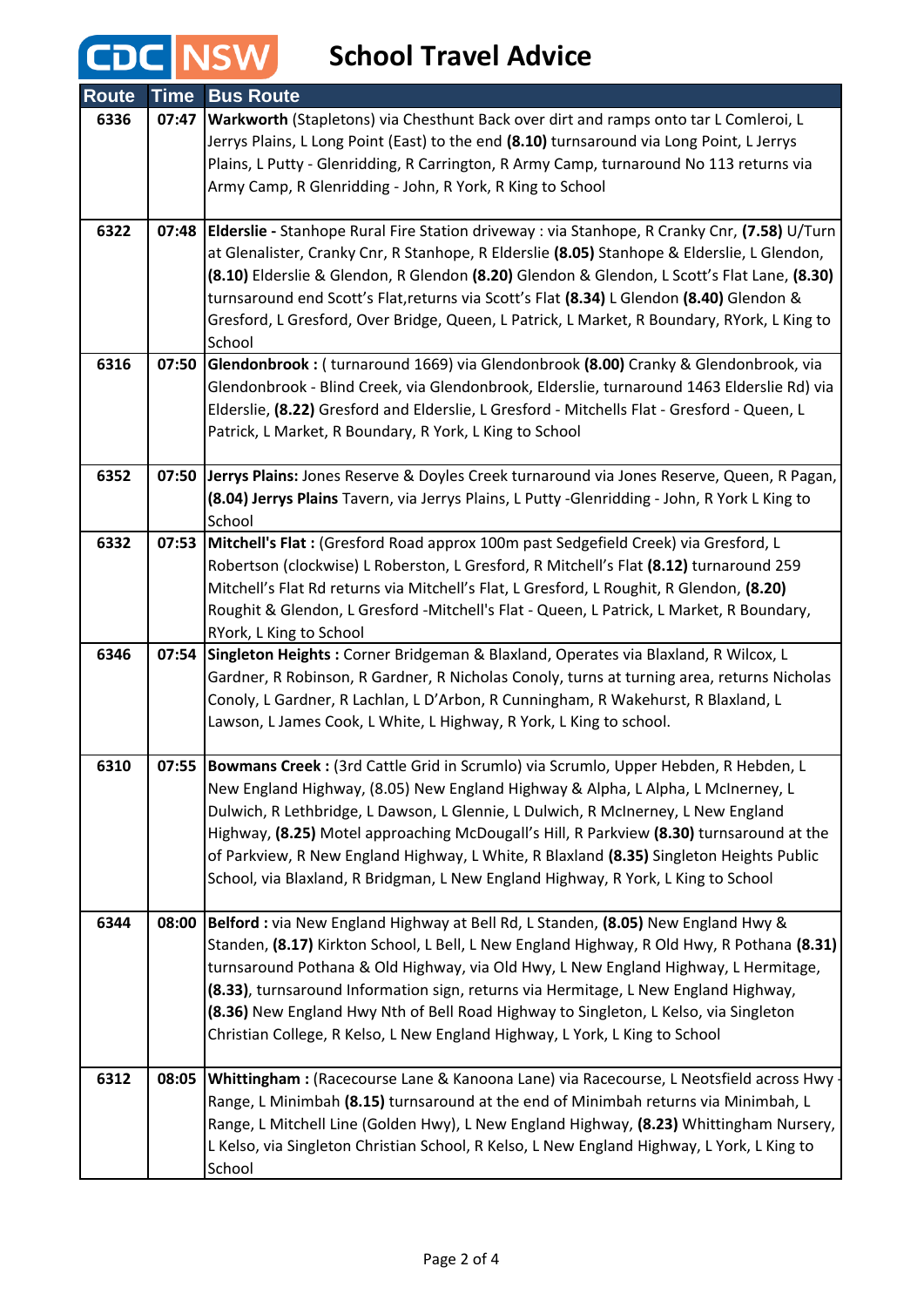#### **NSW School Travel Advice**

**CDC** 

 $\mathsf{l}$ 

| <b>Route</b> |       | <b>Time Bus Route</b>                                                                              |
|--------------|-------|----------------------------------------------------------------------------------------------------|
| 6324         |       | 08:08   Hunterview : via Wilkinson & Acacia, Operates via Wilkinson, R Casey, R Wilkinson, L       |
|              |       | Acacia, L Polo, L Benjamin, L Banksia, R Burbank, L Acacia, L Bridgman, L Highway, L off           |
|              |       | ramp, R Queen, (8:19) St Catherine's College - Senior Campus, via Queen, R Boundary,               |
|              |       | York, L King to school.                                                                            |
| 6328         | 08:08 | Darlington: Caravan Park (past Newton) Operates via Bridgman, L Dunolly, R Darlington, R           |
|              |       | Simpson, R Grainger, R Simpson, R HWY, L White, R Blaxland, L Wakehurst, R Mitchell, L             |
|              |       | Blaxland, R Bridgman, L Highway over Bridge, R Pitt, L King to School                              |
|              |       |                                                                                                    |
| 6326         |       | 08:35   White Ave Bus Shelter: via White, Blaxland, L Wakehurst, L Lachlan, L Gardner, R Robinson, |
|              |       | L Gardner, R Bridgeman, L Hwy, R Pitt, L King to Singleton High                                    |

| <b>Route</b> | <b>Time</b> | <b>Bus Route</b>                                                                                                                                                                 |
|--------------|-------------|----------------------------------------------------------------------------------------------------------------------------------------------------------------------------------|
| 6327         | 15:20       | To Belford: via King, via turnaround, via King, R York, R New England Highway, L Bell, R                                                                                         |
|              |             | Standen - Kirkton Primary School - via Standen, R New England Highway, L Hermitage,                                                                                              |
|              |             | turnsaround Information sign.                                                                                                                                                    |
| 6327         | 15:31       | To Whittingham: via King, turnaround, via King, R York, R New England Highway, R                                                                                                 |
|              |             | Neotsfield, R Racecourse, turnsaround Kanoona lane, returns via Racecourse, L Neotsfield<br>across Hwy - Range L Minimbah Drive, turnsaround at the end of Minimbah, returns via |
|              |             | Minimbah, L Range, L Mitchell Line(Golden Hwy) L New England Highway,                                                                                                            |
|              |             |                                                                                                                                                                                  |
| 6301         | 15:33       | To Mitchell's Flat : via King, via turnaround, via King, R York, L Boundary, R Queen, over                                                                                       |
|              |             | Bridge, Gresford, L Robertson (clockwise) L Roberston, L Gresford, R Mitchell Flat,                                                                                              |
|              |             | turnaround 259 Mitchell's Flat Rd, returns via Mitchell's Flat, L Gresford, L Roughit, R                                                                                         |
|              |             | Glendon.                                                                                                                                                                         |
| 6341         | 15:33       | To Bulga : via King, via turnaround, via King, L York, L John - Putty, R Wambo (turnaround                                                                                       |
|              |             | at big tree on gravel) via Wambo R Putty, R Inlet turrnaround 303 Inlet Rd, via Inlet, R                                                                                         |
|              |             | Putty, L Milbrodale, turnaround Tulloch's gate 312 Milbrodale Rd, via Milbrodale, L Putty,                                                                                       |
|              |             | turnaround RTA Gravel Dump 3km past Milbrodale School                                                                                                                            |
| 6331         | 15:34       | To Glendonbrook : via King, via turnaround, via King, R York, L Boundary, L Patrick, R                                                                                           |
|              |             | Queen - Gresford - Mitchell's Flat - Gresford, R Elderslie, turnaround 1463 Elderslie Rd,                                                                                        |
|              |             | returns via Elderslie, Glendonbrook - Blind Creek, via Glendonbrook - Cranky &                                                                                                   |
|              |             | Glendonbrook, via Glendonbrook arrive (turnaround Jolliffes gate 7km past Myall Creek                                                                                            |
|              |             | Rd)                                                                                                                                                                              |
| 6309         | 15:35       | To Hunterview : via King, L Edinburgh, L Orchard, L Hwy, R Bridgman, R Acacia, L Casey, R                                                                                        |
|              |             | Dominion, L Woodside, R Casey, R (2 <sup>nd</sup> )Wilkinson, L Acacia, L Polo, L Benjamin, L Banksia, R                                                                         |
|              |             | Burbank, L Acacia, L Bridgman, R Blaxland, L Dorsman, L Lawson, R James Cook, L Lawson, L                                                                                        |
|              |             | Wentworth, R White, Blaxland to cnr Wakehurst.                                                                                                                                   |
| 6323         | 15:35       | To Glennies Creek: via King, via turnaround, via King, R York, L New England Highway, R                                                                                          |
|              |             | Bridgman, L Stoney Point, R Middle Falbrook, L Glennies Creek to New England Highway                                                                                             |
| 6333         | 15:35       | To Reedy Creek: via King, via turnaround, via King, R York, L Boundary, R Queen - Gresford -                                                                                     |
|              |             | Mitchell's Flat, L Mirannie, L Westbrook, Cattle turnaround, via Westbrook, L Mirannie to                                                                                        |
|              |             | Mirannie Hall                                                                                                                                                                    |

### AFTERNOON BUSES